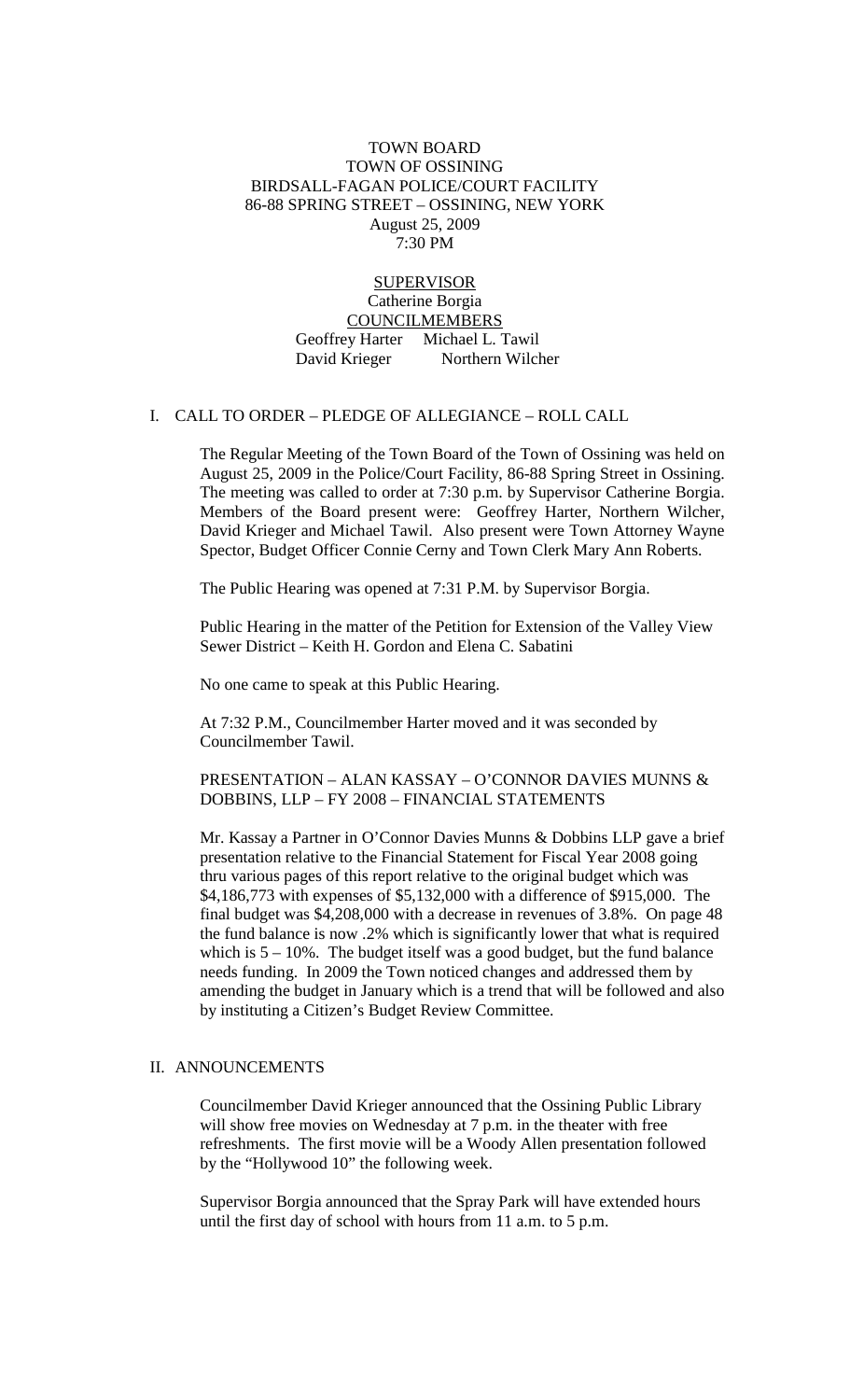### III. PUBLIC COMMENT ON AGENDA ITEMS

Peter Tripodi, Quail Hollow Road, discussed Resolution C (Appointment – Citizen Finance Advisory Committee – Asher Banks), Resolution E (Appointments – Emergency Medical Services Committee), and Resolution D (Appointments – Board of Ethics). He noted that a number of the individuals appointed to various committees since January have been predominantly Democrats. William Hamilton has been appointed as Judge for the Town of Ossining and is also now a member of The Emergency Medical Services Committee. Supervisor Borgia responded that The Court Administration appointed Judge Hamilton and not the Town Board. The Town Board does not research party affiliation or voting records when making appointments – they only review the individual's qualifications. As far as the appointment of individuals to the Emergency Medical Services Committee each municipality involved (Town of Ossining, Town of New Castle and the Village of Ossining) appoint an individual to this committee. Mr. Wishnie was appointed by the Town of Ossining, Dr. Seebacher was appointed by New Castle and Mr. Hamilton was appointed by the Village of Ossining.

Councilmember Tawil took offense to Mr. Tripodi researching and questioning the qualifications of these individuals.

#### IV. BOARD RESOLUTIONS

## A. **Approval of Minutes**

Councilmember Krieger moved and it was seconded by Councilmember Harter that the following be approved:

Resolved, that the Town Board of the Town of Ossining hereby approves the Minutes of the August 11, 2009 Regular Meeting as presented.

Motion Carried: Unanimously

# B**. Approval of Voucher Detail Report**

Councilmember Harter moved and it was seconded by Councilmember Tawil that the following be approved:

Resolved, that the Town Board of the Town of Ossining hereby approves the Voucher Detail Report dated August 25, 2009 in the amount of \$152,243.72.

Motion Carried: Unanimously

# **C. Appointment-Citizen Finance Advisory Committee-Asher Banks**

Councilmember Krieger moved and it was seconded by Councilmember Tawil that the following be approved:

Resolved, that the Town Board of the Town of Ossining hereby appoints Asher Banks, Noel Drive, Ossining, to the Citizen Finance Advisory Committee for a five year term expiring December 31, 2014.

> Vote: 4-0-1 Voting Yes: Council members, Harter, Tawil, Wilcher, Krieger Abstaining: Supervisor Borgia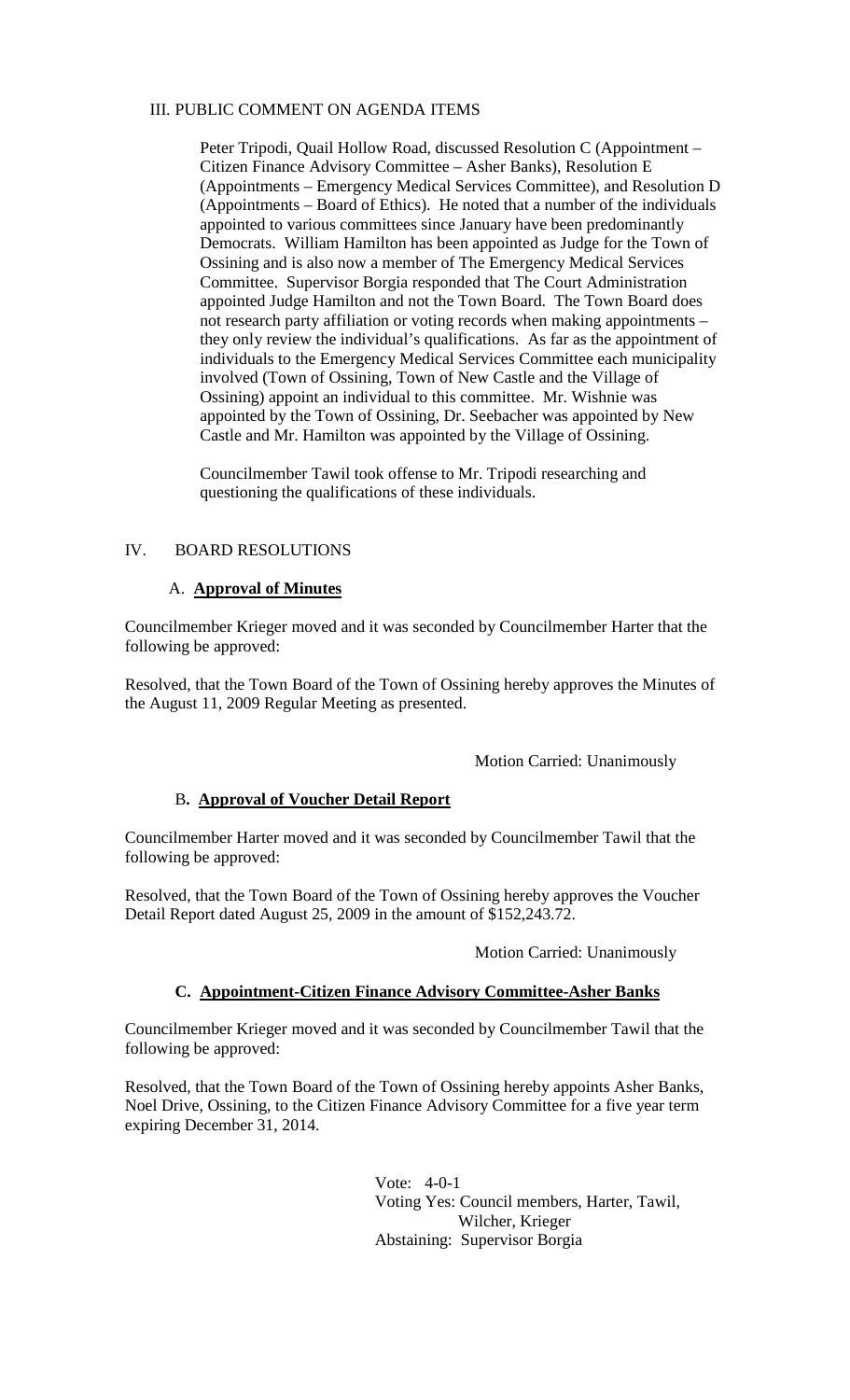## D. **Appointments-Board of Ethics**

Councilmember Krieger moved and it was seconded by Councilmember Tawil that the following be approved:

Resolved, that the Town Board of the Town of Ossining hereby appoints Sandra C. Hirsch, Spring Pond Drive, Ossining and Stuart Kahan, Ganung Drive, Ossining, to the Board of Ethics; and be it further

Motion Carried: Unanimously

## **E. Appointment-Emergency Medical Services Committee**

Councilmember Krieger moved and it was seconded by Councilmember Wilcher that the following be approved:

Resolved, that the Town Board of the Town of Ossining hereby appoints the following members to the Emergency Medical Services Committee for a three year term to expire August 25, 2012:

Hon. Richard Wishnie Robert Seebacher, MD William Hamilton, Esq**.**

Motion Carried: Unanimously

## **F. Westchester County-Senior Citizens-American Recovery and Reinvestment Act funding**

Councilmember Harter moved and it was seconded by Councilmember Krieger that the following be approved:

Resolved, that the Town Board of the Town of Ossining hereby authorizes the Town Supervisor to sign an agreement with Westchester County Department of Senior Programs and Services to receive federal funding for the following programs for the period of March 18, 2009-December 31, 2009.

Program Federal Funding

| <b>ARRA IIIC-1</b>           | \$5,007 |
|------------------------------|---------|
| <b>Estimated IIIC-1 NSIP</b> | \$1,529 |
| <b>ARRA IIIC-2</b>           | \$5,820 |
| <b>Estimated IIIC-2 NSIP</b> | \$2,066 |
|                              |         |

TOTAL \$14,422

Motion Carried: Unanimously

### G. **A RESOLUTION CALLING A PUBLIC HEARING TO CONSIDER THE QUESTION OF THE CONSOLIDATION, PURSUANT TO SECTION 206 OF THE TOWN LAW, OF ALL EXISTING SEWER DISTRICTS IN THE TOWN OF OSSINING, WESTCHESTER COUNTY, NEW YORK**.

Councilmember Tawil moved and it was seconded by Councilmember Krieger that the following be approved: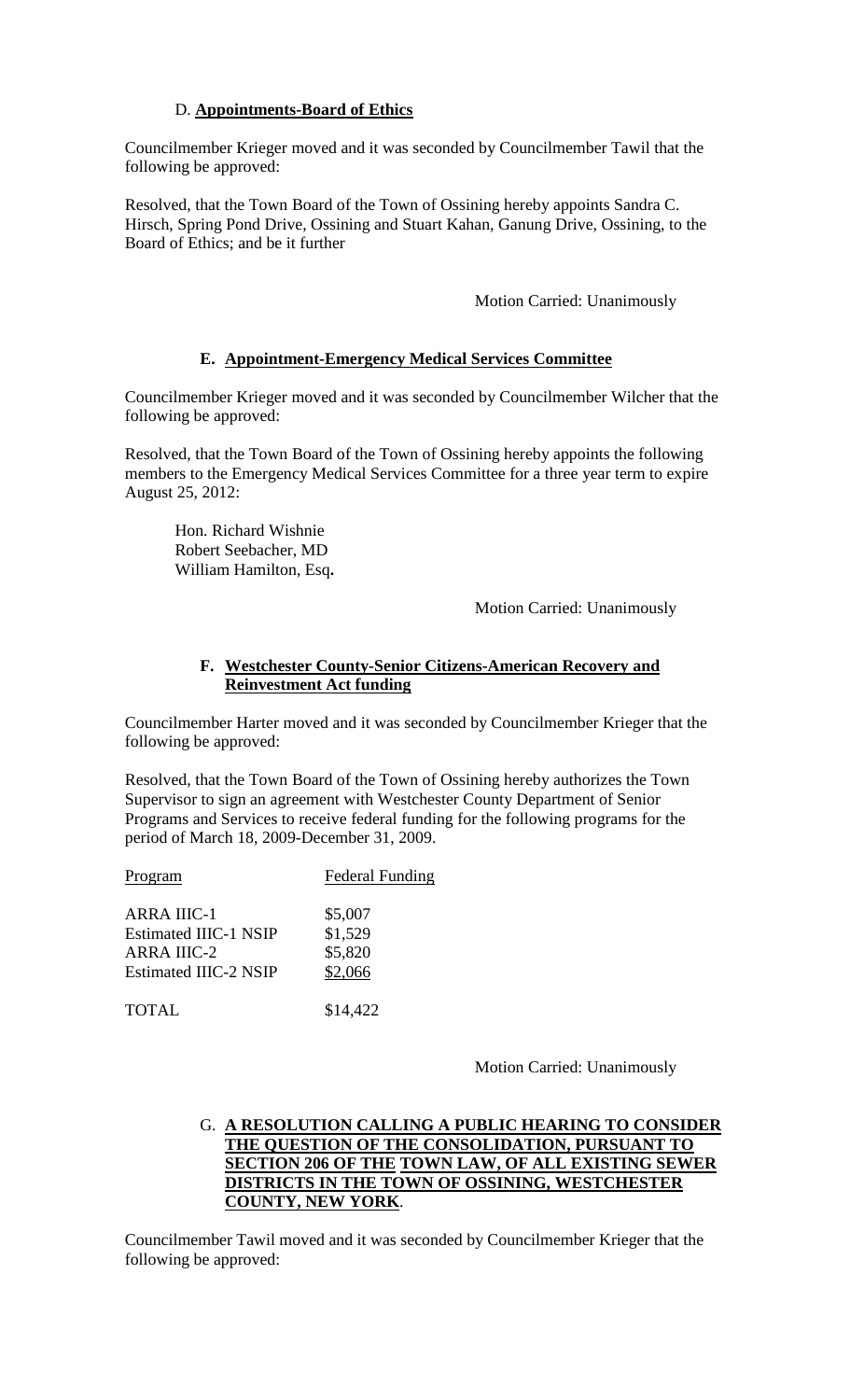WHEREAS, the Town of Ossining, Westchester County, New York, has heretofore established the following sewer districts:

- a) North State Road Sewer District;
- b) Pine Tree Sewer District;
- c) Valley View Sewer District;
- d) Torbank Sewer District;
- e) Lakeville Sewer District (including the Extension thereto);
- f) Stonewall Sewer District;
- g) Stormytown Sewer District;
- h) Croton Sewer District;
- i) Knollwood Sewer District;
- j) Brookside Sewer District; and
- k) Davis Sewer District (which sewer districts are referred to herein collectively as the "Sewer Districts"); and

WHEREAS, the assessments of all of the costs of operation and maintenance and debt service with respect to each of the aforesaid Sewer Districts are made upon all the taxable real property within each respective Sewer District based upon benefit assessments; and

WHEREAS, it is now desired to consider the question of the consolidation of said Sewer Districts; NOW, THEREFORE, BE IT

RESOLVED, by the Town Board of the Town of Ossining, Westchester County, New York, as follows:

Section 1. A meeting of the Town Board of the Town of Ossining, Westchester County, New York, shall be held at the Birdsall Fagan Police/Court Facility, 86-88 Spring Street in Ossining, New York, on the 8th day of September, 2009, at 7:30 o'clock P.M., Prevailing Time, for the purpose of considering the consolidation of all existing Sewer Districts in said Town and as so identified in the preambles hereof.

Section 2. Upon such consolidation becoming effective, the Districts so consolidated shall be known as the Ossining Consolidated Sewer District (the "Consolidated Sewer District"). All the property of each respective Sewer District shall become the property of said Consolidated Sewer District; provided, further, that the Consolidated Sewer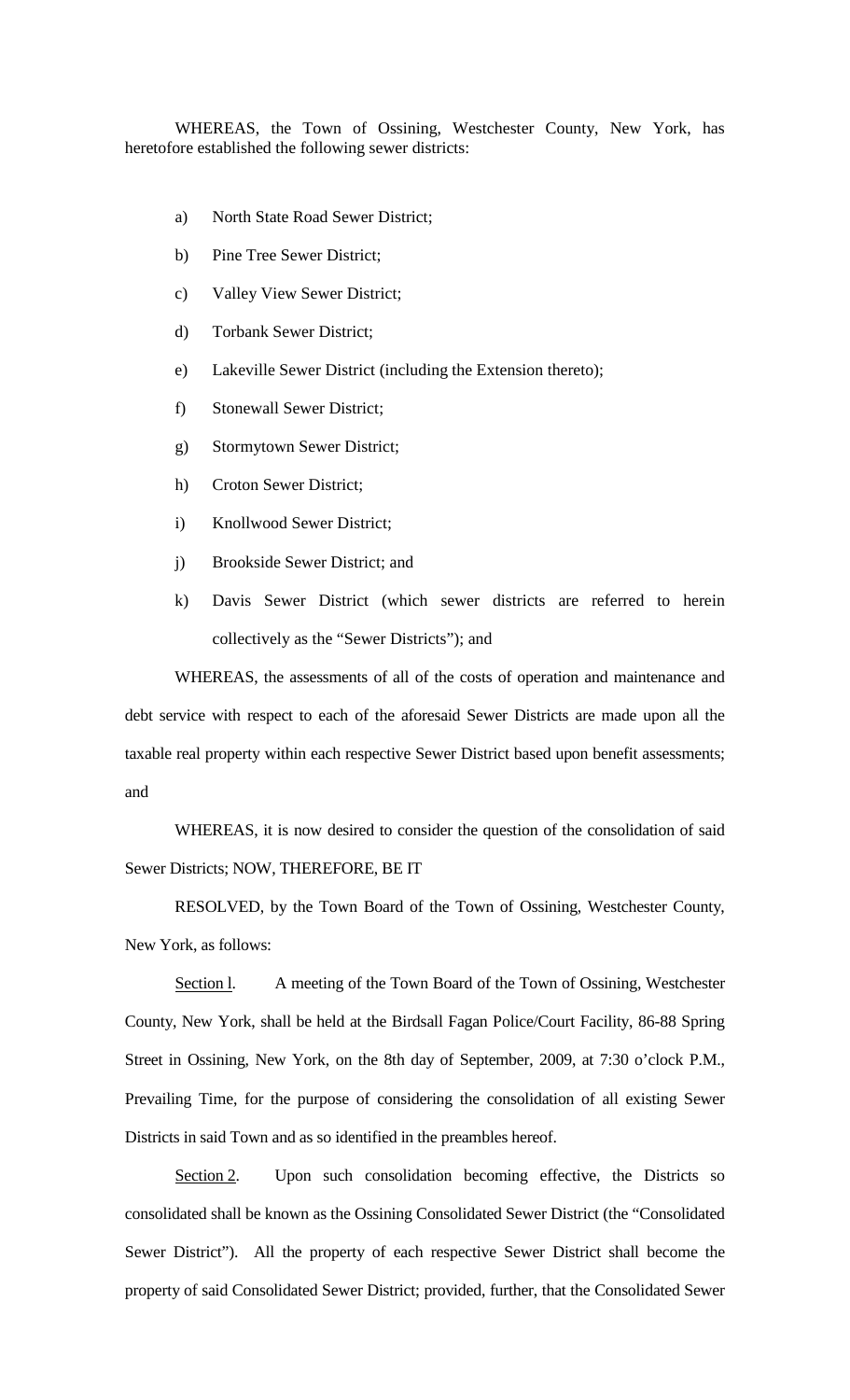District shall assume and pay the indebtedness of each respective Sewer District incurred prior to the effective date of the consolidation described herein, other than the North State Road Sewer District, which District shall remain responsible for outstanding indebtedness incurred for such District.

Section 3. Pursuant to Section 206-a of the Town Law, the future assessments of all costs of improvements, as well as costs of operation and maintenance of such Consolidated Sewer District shall be a charge against the entire area of the Consolidated Sewer District, including all extensions heretofore or hereafter established. Such future costs shall be assessed upon all the taxable real property in said Consolidated Sewer District based upon benefit assessments.

Section 4. The Town Clerk shall give notice of the public hearing referred to in Section 1 hereof by the publication of this resolution in the official newspaper or newspapers of the Town designated pursuant to subdivision 11 of Section 64 of the Town Law, the first publication thereof to be made at least ten (10) days prior to the time fixed for such public hearing. The Town Clerk shall further give notice of said public hearing by the posting of this resolution on the official signboard of the Town.

Section 5. . This resolution shall take effect immediately.

Motion Carried: Unanimously

#### V. MONTHLY REPORTS

Councilmember Harter moved and it was seconded by Councilmember Tawil that the following be approved:

July - Building Department Report July - GE Helicopter report

Motion Carried: Unanimously

#### VI. VISITOR RECOGNITION

Bobby Williams, Spring Street, discussed the Cash for Clunkers Program as well as telling residents to speak for themselves rather than have someone speak for them.

Peter Tripodi, Quail Hollow Road, discussed the Spray Park and whether the sprinklers have been repaired and whether the Village is now charging the Town a Village rate for water. Supervisor Borgia stated that the Town is working on both issues.

Keith Gordon, Hawkes Avenue, stated that he missed the public hearing on his petition for an extension of the Valley View Sewer District to his home. He also questioned whether there was any information regarding the upcoming public hearing on the consideration establishing the